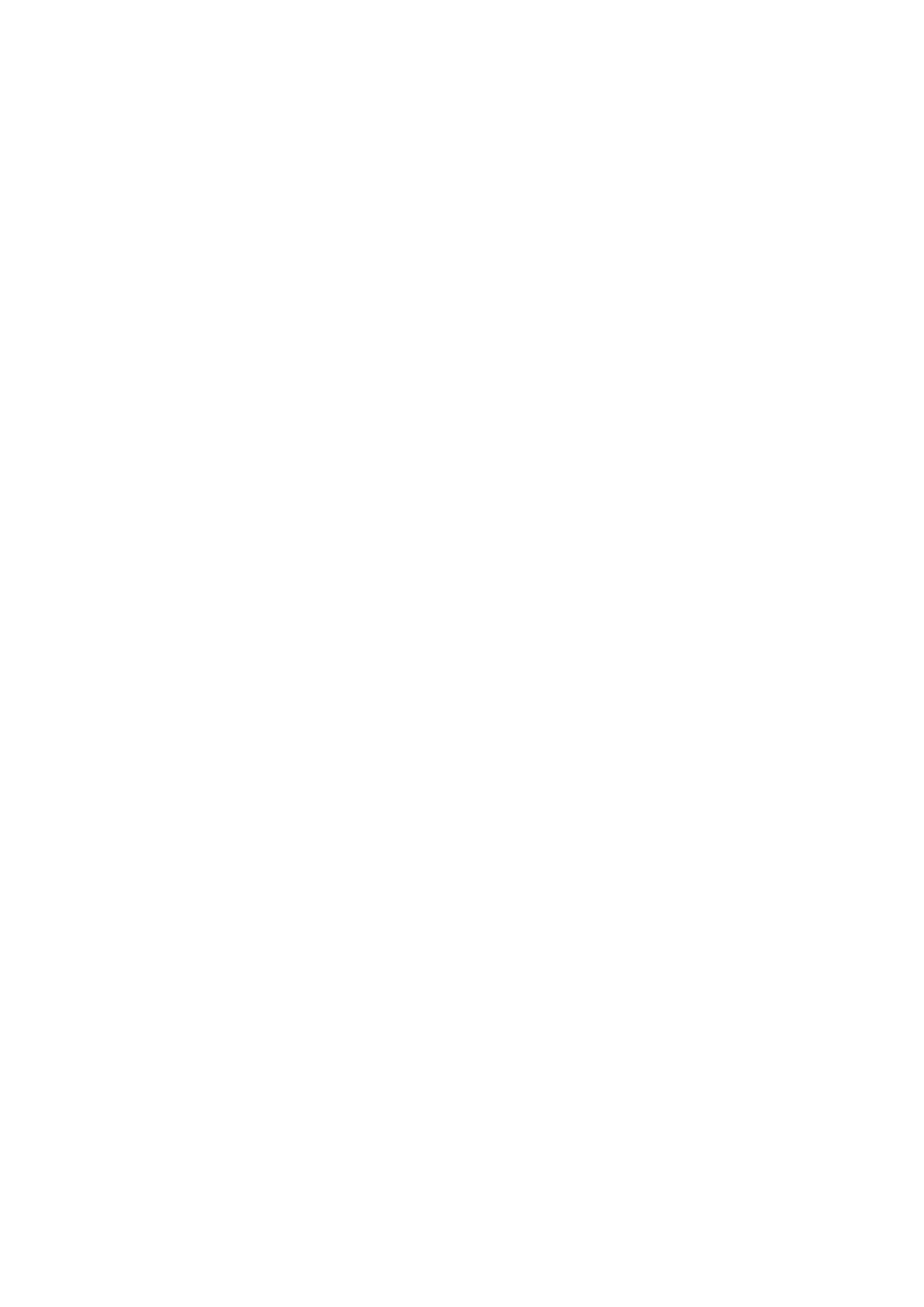## **PORO POINT MANAGEMENT CORPORATION**

|                                         |                 |                                                                                                                       | Component          |        |                                 | <b>Proposed Target</b>        |                         |                                                                                                                                                                                                                                                                                                                                                                                                                                                                                                                                                                                                       |  |  |
|-----------------------------------------|-----------------|-----------------------------------------------------------------------------------------------------------------------|--------------------|--------|---------------------------------|-------------------------------|-------------------------|-------------------------------------------------------------------------------------------------------------------------------------------------------------------------------------------------------------------------------------------------------------------------------------------------------------------------------------------------------------------------------------------------------------------------------------------------------------------------------------------------------------------------------------------------------------------------------------------------------|--|--|
|                                         |                 | <b>Strategic Objective</b><br>(SO)/ Strategic<br>Measure(SM)                                                          | Formula            | Weight | Rating<br><b>System</b>         | <b>Annual</b>                 | 1 <sup>st</sup> Quarter | <b>Actual</b>                                                                                                                                                                                                                                                                                                                                                                                                                                                                                                                                                                                         |  |  |
|                                         |                 | SO 1 Increased economic activity within the Poro Point Freeport Zone                                                  |                    |        |                                 |                               |                         |                                                                                                                                                                                                                                                                                                                                                                                                                                                                                                                                                                                                       |  |  |
| $\overline{\phantom{0}}$<br>Perspective | SM <sub>1</sub> | Number of New<br>Locators<br><b>Meeting Best</b><br>Use Criteria or<br><b>New</b><br>Developmental<br>Projects Signed | Absolute<br>Number | 10%    | (Actual/Tar<br>get) x<br>weight | 6                             |                         | '- Ongoing processing of<br>intents for lease of new fuel<br>shed at the San Fernando<br>Airport;<br>- Ongoing coordination with<br>Department of Justice Parole<br>Provision and Administration<br>regarding the proposal of the<br>Development Administration<br>Sub-Committee/Governance<br>Sectoral Committee of<br><b>Regional Development</b><br>Council (RDC-I) to put up a<br>government center inside the<br><b>PPFZ</b><br>- Received the following<br>intents: (Globe/Huawei for<br>construction of a cell site and<br>Intac System Solutions Corp<br>for importation of meat<br>products) |  |  |
|                                         | SM <sub>2</sub> | Actual<br>Investment in<br>the Freeport<br>Zone                                                                       | Absolute<br>Amount | 10%    | (Actual /<br>Target)x<br>Weight | Additional Php 120<br>Million | Php 30 Million          | Php 358.28 Million                                                                                                                                                                                                                                                                                                                                                                                                                                                                                                                                                                                    |  |  |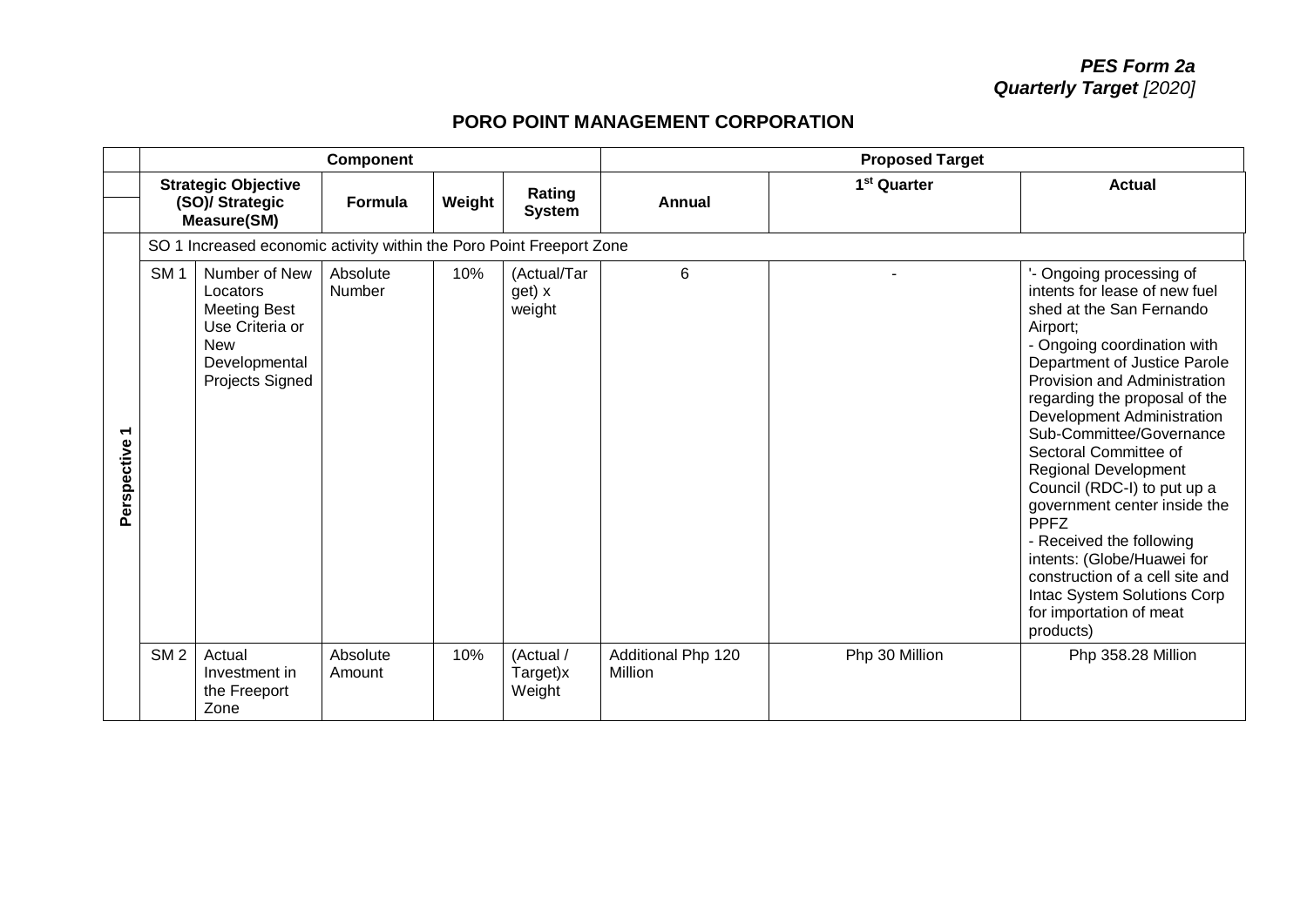|                 |                                                                                               | <b>Component</b>                                                                                                                                                                                          |        |                            |                    | <b>Proposed Target</b>  |                                                                                                                               |
|-----------------|-----------------------------------------------------------------------------------------------|-----------------------------------------------------------------------------------------------------------------------------------------------------------------------------------------------------------|--------|----------------------------|--------------------|-------------------------|-------------------------------------------------------------------------------------------------------------------------------|
|                 | <b>Strategic Objective</b><br>(SO)/ Strategic<br><b>Measure(SM)</b>                           | <b>Formula</b>                                                                                                                                                                                            | Weight | Rating<br><b>System</b>    | <b>Annual</b>      | 1 <sup>st</sup> Quarter | <b>Actual</b>                                                                                                                 |
| SM <sub>3</sub> | Percent of<br>locators<br>complied with<br>employment<br>commitment<br>(includes<br>existing) | Actual<br>Number of<br>Locators<br>complied with<br>employment<br>commitment/<br><b>Total Number</b><br>of Locators<br>with<br>employment<br>commitment<br>x 100 x<br>weight                              | 10%    | Actual/Targ<br>et x weight | 100%               | 100%                    | 100% of locators complied<br>with employment<br>commitment<br>(4 out of 4 locators complied<br>with employment<br>commitment) |
| Sub-<br>total   |                                                                                               |                                                                                                                                                                                                           | 30%    |                            |                    |                         |                                                                                                                               |
|                 | SO 2 Increased Operating Profitability                                                        |                                                                                                                                                                                                           |        |                            |                    |                         |                                                                                                                               |
| SM <sub>4</sub> | <b>Actual Zone</b><br>Revenue                                                                 | Absolute<br>Number                                                                                                                                                                                        | 10%    | Actual/Targ<br>et x weight | Php 112.74 Miilion | Php 28.19 Million       | Php 22,844,344.24                                                                                                             |
| SM <sub>5</sub> | <b>Airport Fees</b><br>Collection<br><b>Effectiveness</b><br>Index (CEI)                      | (Beg.<br>Receivables<br>+ Monthly<br><b>Credit Sales-</b><br><b>End Total</b><br>Receivables)/<br>(Beg.<br>Receivables+<br>Monthly<br><b>Credit Sales-</b><br><b>End Current</b><br>Receivables)<br>x 100 | 10%    | Actual/Targ<br>et x weight | 80%                | 80%                     | 34.08%                                                                                                                        |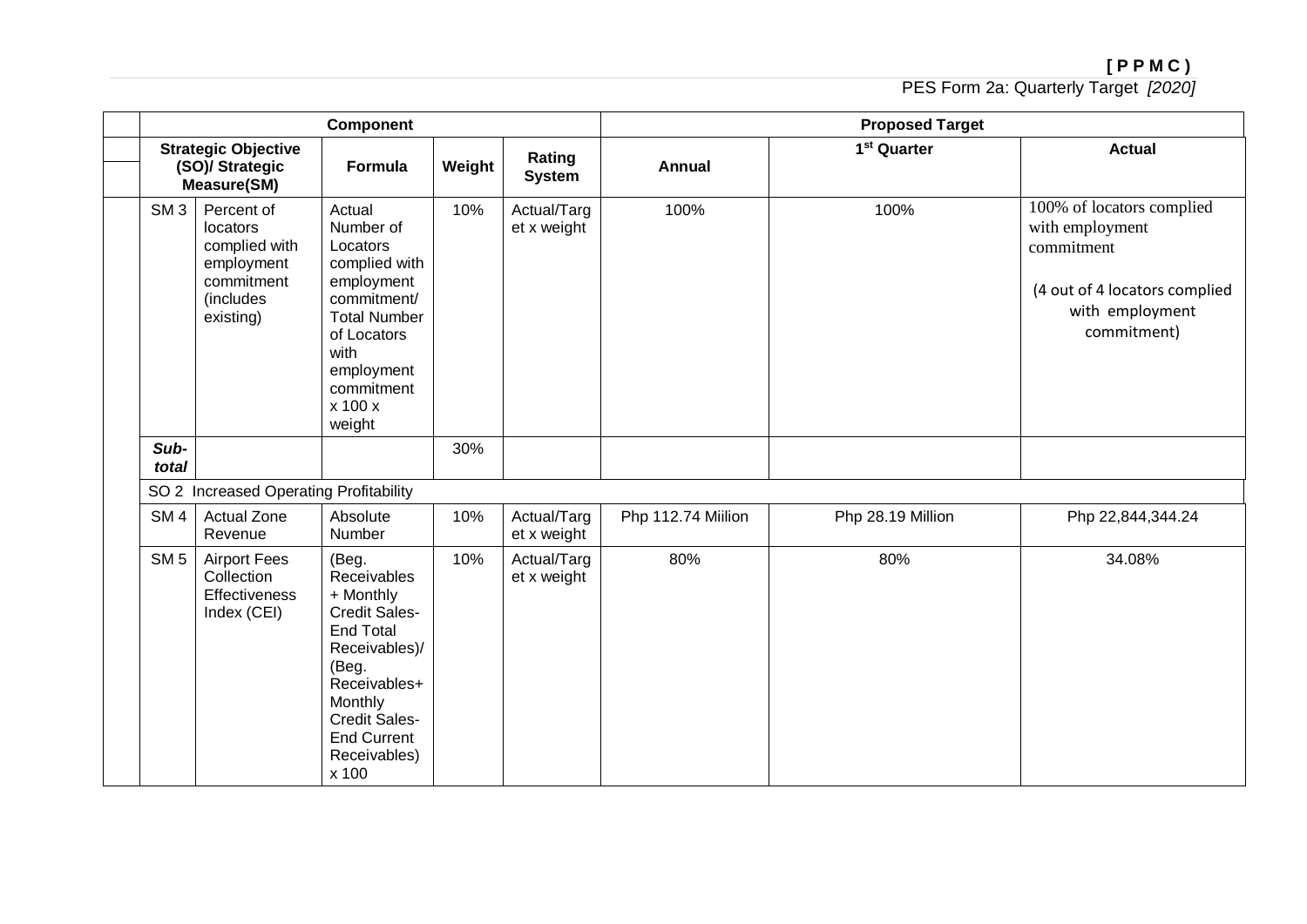|                  |                 |                                                                                                             | Component                                                               |        |                             | <b>Proposed Target</b>                                                                                                                                                                                                       |                                                                                                                                                                                                                                                            |                                                                                                                                                                                                                                                                                                                                                                                                                                                                                                                                                                                                                                                                                                   |  |  |
|------------------|-----------------|-------------------------------------------------------------------------------------------------------------|-------------------------------------------------------------------------|--------|-----------------------------|------------------------------------------------------------------------------------------------------------------------------------------------------------------------------------------------------------------------------|------------------------------------------------------------------------------------------------------------------------------------------------------------------------------------------------------------------------------------------------------------|---------------------------------------------------------------------------------------------------------------------------------------------------------------------------------------------------------------------------------------------------------------------------------------------------------------------------------------------------------------------------------------------------------------------------------------------------------------------------------------------------------------------------------------------------------------------------------------------------------------------------------------------------------------------------------------------------|--|--|
|                  |                 | <b>Strategic Objective</b><br>(SO)/ Strategic<br><b>Measure(SM)</b>                                         | <b>Formula</b>                                                          | Weight | Rating<br><b>System</b>     | <b>Annual</b>                                                                                                                                                                                                                | 1 <sup>st</sup> Quarter                                                                                                                                                                                                                                    | <b>Actual</b>                                                                                                                                                                                                                                                                                                                                                                                                                                                                                                                                                                                                                                                                                     |  |  |
|                  | Sub-<br>total   |                                                                                                             |                                                                         | 20%    |                             |                                                                                                                                                                                                                              |                                                                                                                                                                                                                                                            |                                                                                                                                                                                                                                                                                                                                                                                                                                                                                                                                                                                                                                                                                                   |  |  |
| N<br>Perspective | SM <sub>6</sub> | SO 3 Improved Business Environment<br>Implementation<br>of Infrastructure<br>and<br>Development<br>Projects | <b>Total Number</b><br>of Project<br>milestones/T<br>arget<br>Milestone | 10%    | (Actual/Target) x<br>Weight | <b>Approved Projects:</b><br>San<br>• Construction<br>of<br>Airport<br>Fernando<br>Slope<br>Runway<br>Protection - 10.5 M<br>Point<br>Freeport<br>$\bullet$ Poro<br>Zone Water Connectivity<br>(Interim) Project - 19.5<br>M | Conduct of Public Bidding for the following<br>projects:<br>For San Fernando Airport Projects:<br>• Construction of San Fernando Airport<br>Runway Slope Protection - 10.5 M<br>• Poro Point Freeport Zone Water Connectivity<br>(Interim) Project- 19.5 M | Conduct of Public Bidding for the Contract<br>for the Construction of Various 2020<br>CAPEX Infrastructure Projects within the<br>Poro Point Freeport Zone, City of San<br>Fernando, La Union to wit: 1) Construction<br>of San Fernando Airport Runway Slope<br>Protection and 2) Poro Point Freeport Zone<br>Water Connectivity (Interim) Project<br>Already conducted the following:<br>First Public Bidding- Failure of First Public<br>Bidding (December 18, 2019)<br>Second Public Bidding -Failure of Second<br>Public Bidding (February 5, 2020)<br>Third Public Bidding- Ongoing, however, it<br>was suspended due to the Enhanced<br>Community Quarantine brought about by<br>COVID-19. |  |  |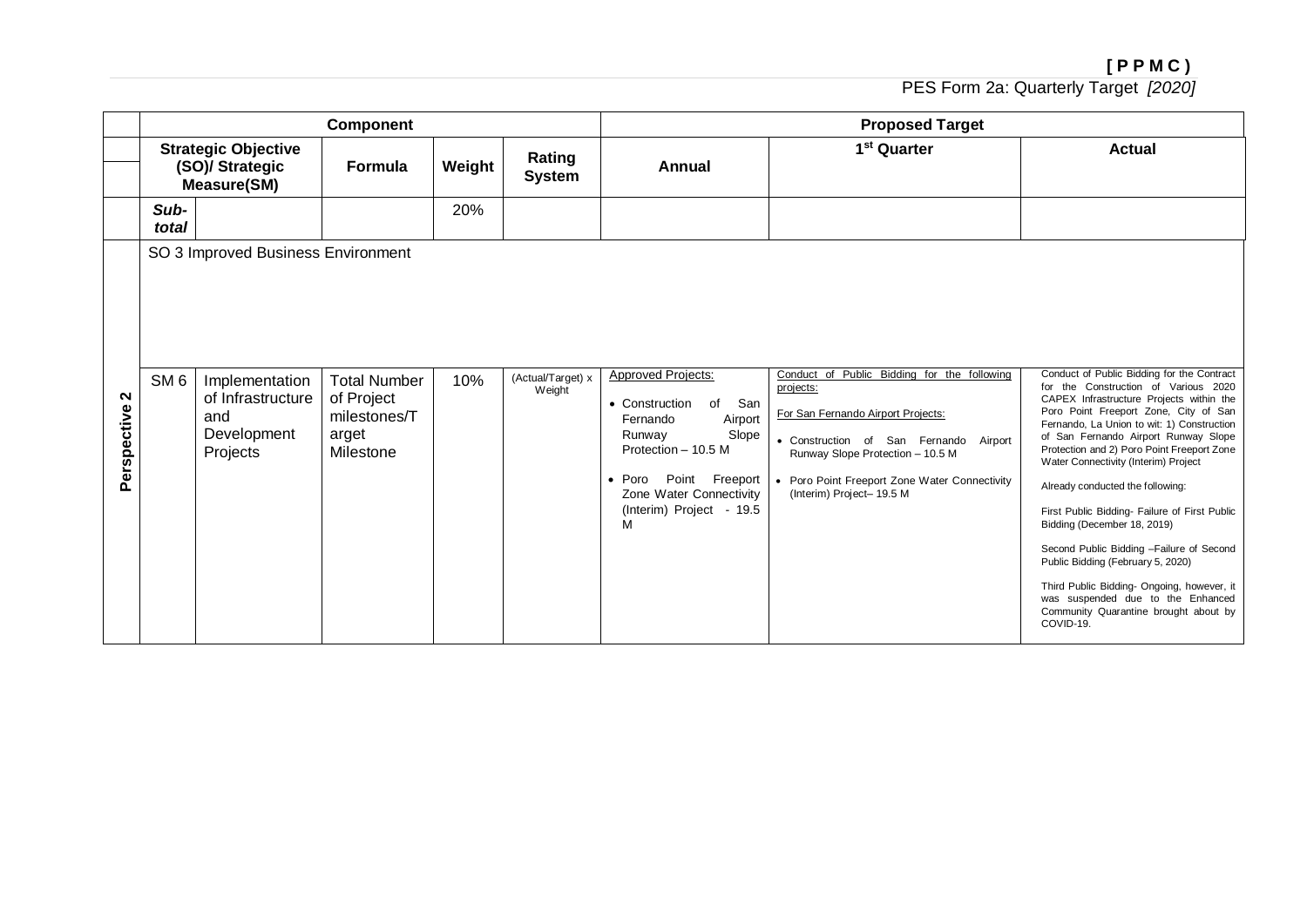|             |                 |                                                                     | <b>Component</b>                                                                                                                      |        |                            | <b>Proposed Target</b>                                         |                         |                                                                                                    |  |  |
|-------------|-----------------|---------------------------------------------------------------------|---------------------------------------------------------------------------------------------------------------------------------------|--------|----------------------------|----------------------------------------------------------------|-------------------------|----------------------------------------------------------------------------------------------------|--|--|
|             |                 | <b>Strategic Objective</b><br>(SO)/ Strategic<br><b>Measure(SM)</b> | Formula                                                                                                                               | Weight | Rating<br><b>System</b>    | <b>Annual</b>                                                  | 1 <sup>st</sup> Quarter | <b>Actual</b>                                                                                      |  |  |
|             | SM <sub>7</sub> | Percentage of<br>Satisfied<br><b>Customers</b>                      | <b>Total Number</b><br>of<br>respondents<br>who gave a<br>rating of at<br>least<br>Satisfactory/T<br>otal number<br>of<br>respondents | 10%    | Actual/Targ<br>et x weight | 90% of Customers<br>who gave a rating of<br>at least Satisfied | <b>Review TOR</b>       | Reviewed the Terms of<br>Reference of Previous Year's<br><b>Stakeholder Satisfaction</b><br>Survey |  |  |
|             | Sub-<br>total   |                                                                     |                                                                                                                                       | 20%    |                            |                                                                |                         |                                                                                                    |  |  |
|             |                 | SO 4 Streamline Services Provided                                   |                                                                                                                                       |        |                            |                                                                |                         |                                                                                                    |  |  |
| S           | SM <sub>8</sub> | Percentage of<br>Requests Processed<br>within Applicable            | Request<br>processed<br>within the<br>applicable<br>time/Total<br>number of<br>request                                                | 15%    | Actual/Targ<br>et x weight | 100%                                                           | 100%                    |                                                                                                    |  |  |
| Perspective |                 | New Certificate of<br>Registration=2.5<br>working days              |                                                                                                                                       |        |                            |                                                                |                         | No application                                                                                     |  |  |
|             |                 | Renewal of Certificate<br>of Registration=2.5<br>working days;      |                                                                                                                                       |        |                            |                                                                |                         | 1 application                                                                                      |  |  |
|             |                 | Renewal of Permit to<br>Operate=4 hours                             |                                                                                                                                       |        |                            |                                                                |                         | 8 applications                                                                                     |  |  |
|             |                 | <b>Issuance of Building</b><br>Permit=11 working<br>days            |                                                                                                                                       |        |                            |                                                                |                         | 1 application                                                                                      |  |  |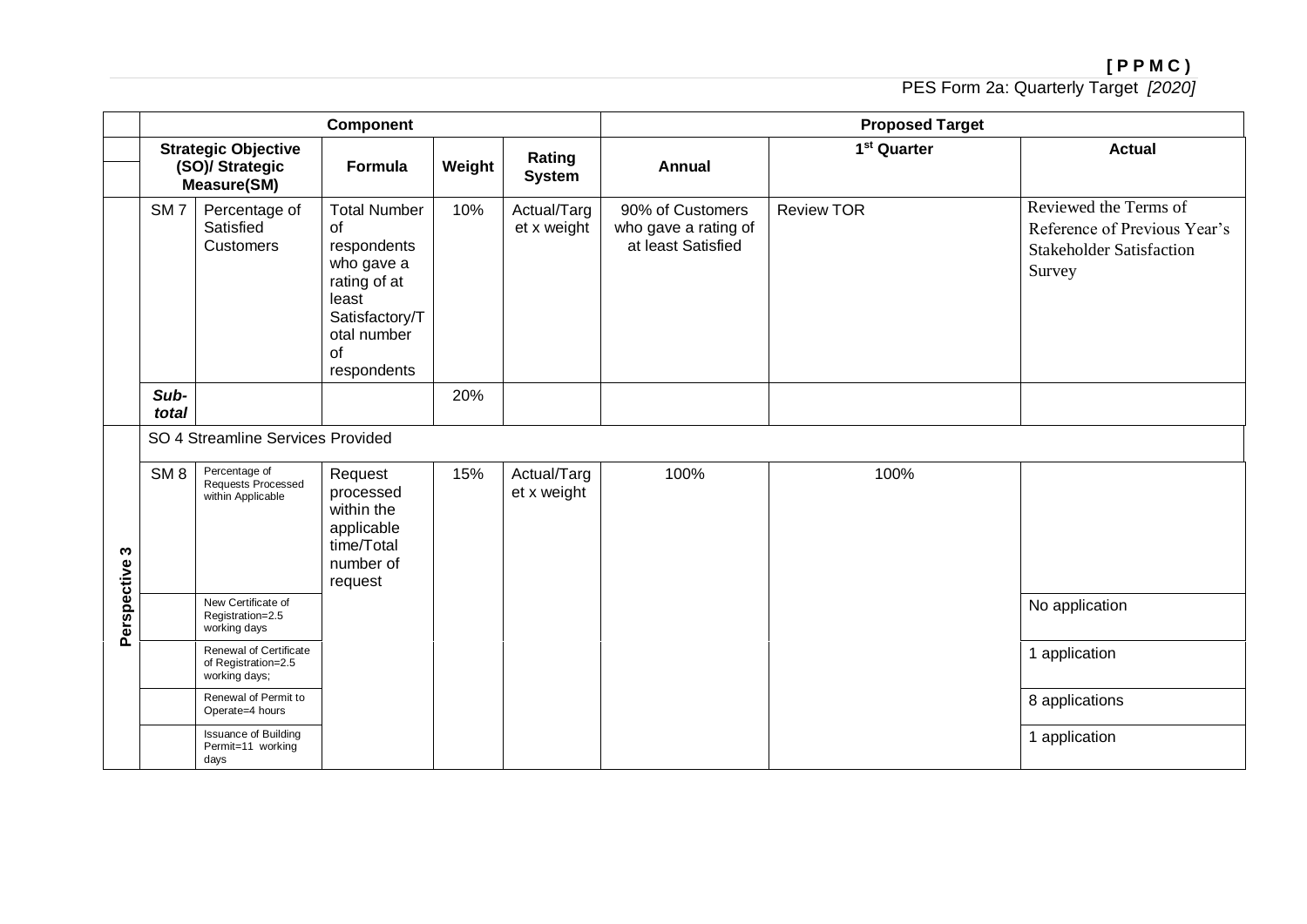|                                                                                  | Component |        |                         |               | <b>Proposed Target</b>  |                  |
|----------------------------------------------------------------------------------|-----------|--------|-------------------------|---------------|-------------------------|------------------|
| <b>Strategic Objective</b><br>(SO)/ Strategic<br><b>Measure(SM)</b>              | Formula   | Weight | Rating<br><b>System</b> | <b>Annual</b> | 1 <sup>st</sup> Quarter | <b>Actual</b>    |
| Issuance of<br>Occupancy Permit=<br>20 working days                              |           |        |                         |               |                         | 2 applications   |
| Issuance of Permit to<br>Bring In Local<br>Articles= 1 working<br>day            |           |        |                         |               |                         | 329 applications |
| Issuance of Permit to<br>Bring In Imported<br>Articles = $1$ working<br>day      |           |        |                         |               |                         | 2 applications   |
| Issuance of Permit to<br><b>Bring Out Local</b><br>Articles= 1 working<br>day    |           |        |                         |               |                         | No application   |
| Issuance of Permit to<br><b>Bring Out Imported</b><br>Articles= 1 working<br>day |           |        |                         |               |                         | 2 applications   |
| Issuance of Import<br>Permit= 1.5 working<br>days                                |           |        |                         |               |                         | 4 applications   |
| issuance of Export<br>Clearance (New) $=$<br>1.5 working days                    |           |        |                         |               |                         | No application   |
| <b>Issuance of Gate</b><br>Pass= 1 working day                                   |           |        |                         |               |                         | 306 applications |
| Payment to<br>Supplier=7 working<br>days                                         |           |        |                         |               |                         | 107 applications |
| Request for Airport<br>Time Extension=1<br>working day                           |           |        |                         |               |                         | 1 application    |
| Preparation and<br>Submission of<br>Contracts=7 working<br>days                  |           |        |                         |               |                         | No application   |
| Airside Vehicle<br>Clearance = $15$ mins                                         |           |        |                         |               |                         | 5 applications   |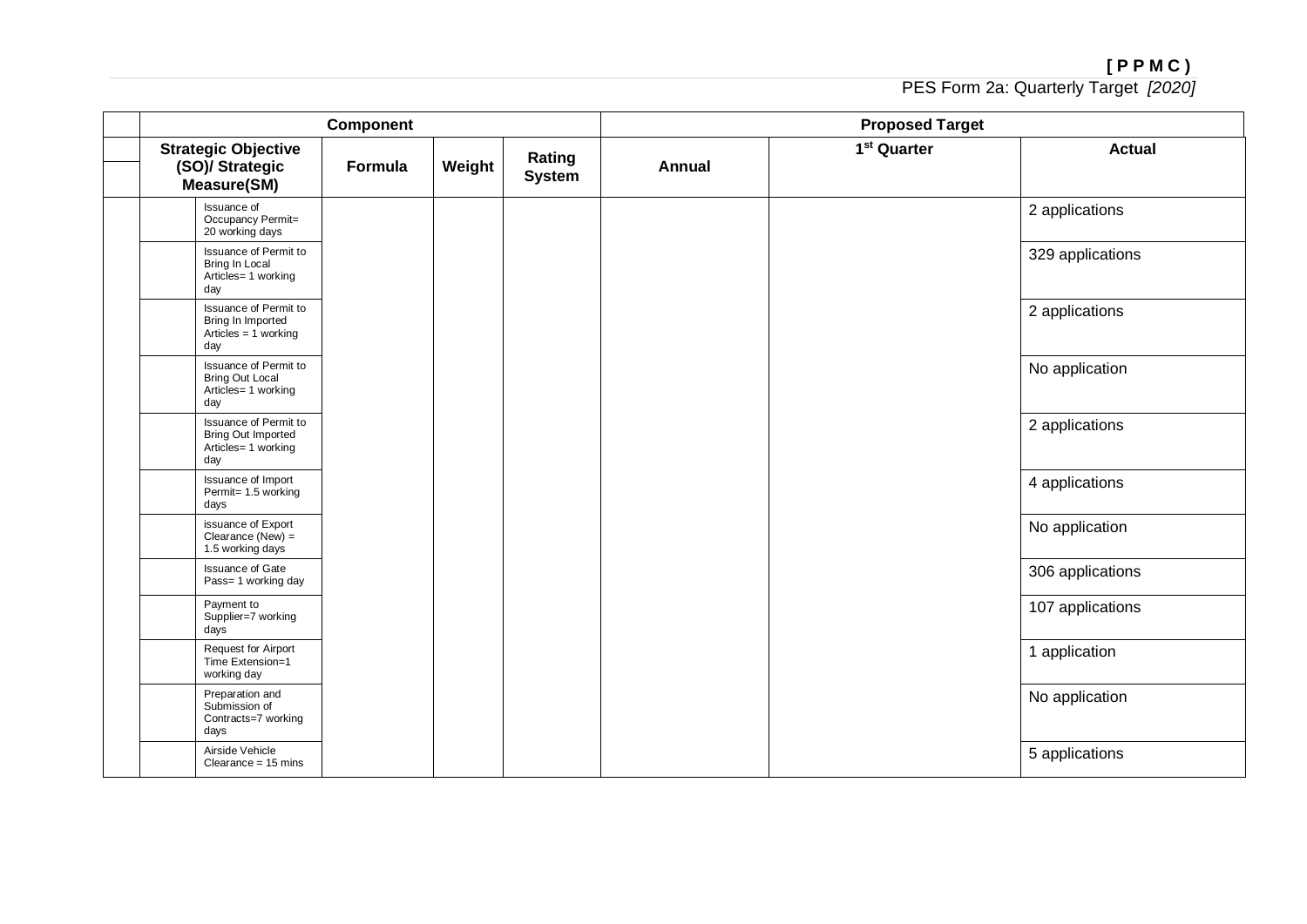|                  |                 |                                                                                                            | Component                                                  |        |                         | <b>Proposed Target</b>      |                                                     |                                                                                                                                                                                                                                                                            |  |  |
|------------------|-----------------|------------------------------------------------------------------------------------------------------------|------------------------------------------------------------|--------|-------------------------|-----------------------------|-----------------------------------------------------|----------------------------------------------------------------------------------------------------------------------------------------------------------------------------------------------------------------------------------------------------------------------------|--|--|
|                  |                 | <b>Strategic Objective</b><br>(SO)/ Strategic<br><b>Measure(SM)</b>                                        | Formula                                                    | Weight | Rating<br><b>System</b> | <b>Annual</b>               | 1 <sup>st</sup> Quarter                             | <b>Actual</b>                                                                                                                                                                                                                                                              |  |  |
|                  | Sub-<br>total   |                                                                                                            |                                                            | 15%    |                         |                             |                                                     |                                                                                                                                                                                                                                                                            |  |  |
|                  | SO <sub>5</sub> | Institutionalize a Quality Management System (ISO 9001:2008)                                               |                                                            |        |                         |                             |                                                     |                                                                                                                                                                                                                                                                            |  |  |
|                  | SM <sub>9</sub> | Attain ISO<br>Certification                                                                                | Actual<br>Accomplishm<br>ent                               | 5%     | All or<br>Nothing       | ISO 9001:2015<br>Certified  | Implemented QMS                                     | <b>Implemented Quality</b><br>$\bullet$<br><b>Management System</b><br>Monitored the<br>$\bullet$<br>Accomplishment of<br><b>Quality Objectives</b><br>ISO Core Team attended a<br>Webinar regarding conduct of<br><b>Remote/Virtual Audits</b>                            |  |  |
| 4<br>Perspective | <b>SM</b><br>10 | Establishment<br>οf<br>Environmental<br>Management<br>System<br>Certifiable to<br><b>ISO</b><br>14001:2015 | Number of<br>project<br>milestones/ta<br>rget<br>milestone | 0%     | All or<br>Nothing       | ISO 14001:2015<br>Certified | Awareness Training Workshop<br>and Planning         | Conducted market<br>study in regards to<br>the provision of<br>technical guidance on<br>ISO 14001:2015.<br>Securing three (3)<br>initial proposals for<br>consultancy (only two<br>(2) consultant send<br>their proposal 1. Mr.<br>Bobby Jarquio 2. Mr.<br>Joel Ravanilla) |  |  |
|                  | <b>SM</b><br>11 | Attain<br>Aerodrome<br>Registration                                                                        | Actual<br>Accomplishm<br>ent                               | 0%     | All or<br>Nothing       | Aerodrome<br>Registration   | 5% compliant with the latest CAAP Audit<br>Findings | Negotiated with tree owners<br>Tree cutting<br>Asphalting of sealant at<br>runway<br>Wrote CAAP for ATS and<br>Aerodrome inspection audit                                                                                                                                  |  |  |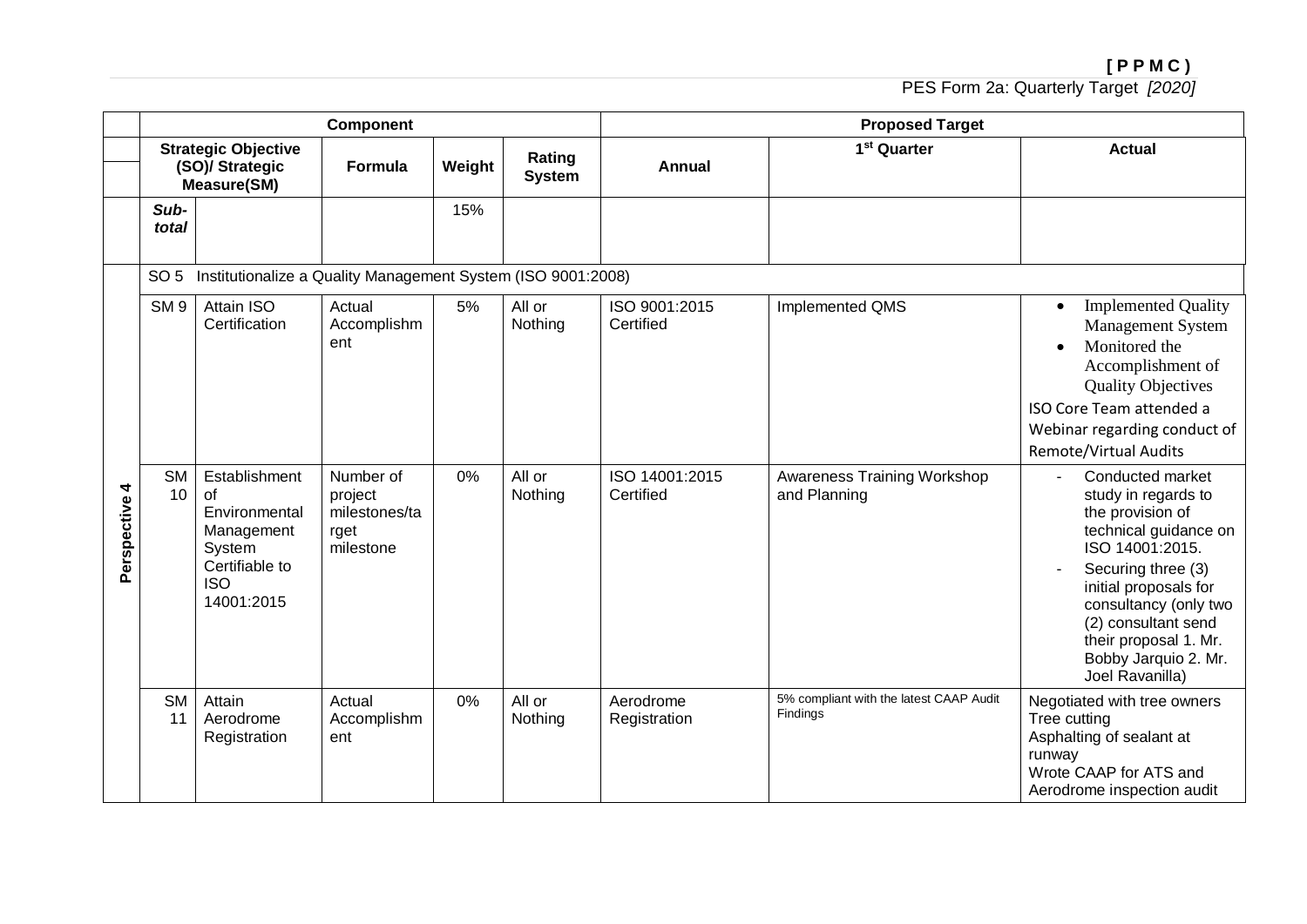|                  |                         |                                                                                                                                                  | <b>Component</b>             |        |                         |                                                                                                                                                            | <b>Proposed Target</b>                 |                                                                                                            |  |  |  |
|------------------|-------------------------|--------------------------------------------------------------------------------------------------------------------------------------------------|------------------------------|--------|-------------------------|------------------------------------------------------------------------------------------------------------------------------------------------------------|----------------------------------------|------------------------------------------------------------------------------------------------------------|--|--|--|
|                  |                         | <b>Strategic Objective</b><br>(SO)/ Strategic<br>Formula<br><b>Measure(SM)</b><br>SO 6 Develop a Professional, Competent and Motivated Workforce |                              | Weight | Rating<br><b>System</b> | <b>Annual</b>                                                                                                                                              | 1 <sup>st</sup> Quarter                | <b>Actual</b>                                                                                              |  |  |  |
|                  |                         |                                                                                                                                                  |                              |        |                         |                                                                                                                                                            |                                        |                                                                                                            |  |  |  |
| 5<br>Perspective | <b>SM</b><br>12         | Percentage of<br>Employees<br>Meeting<br>Required<br>Competencies                                                                                | Actual<br>Accomplishm<br>ent | 5%     | All or<br>Nothing       | Establish<br>Competency<br><b>Baseline</b>                                                                                                                 | Procurement of Service of 3rd<br>Party | Coordination with Civil<br>Service Institute regarding the<br>possible conduct of<br>competency assessment |  |  |  |
|                  | SO <sub>7</sub>         | Automate Key Processes                                                                                                                           |                              |        |                         |                                                                                                                                                            |                                        |                                                                                                            |  |  |  |
|                  | <b>SM</b><br>13         | Implementation<br>of IT-based<br>System for Key<br>Processes                                                                                     | Actual<br>Accomplishm<br>ent | 5%     | All or<br>Nothing       | Automation of<br><b>Business Registration</b><br>and Accreditation and<br>Automation of<br>Monitoring of Building<br>Permit and<br><b>Occupancy Permit</b> | Preparation of Terms of<br>Reference   |                                                                                                            |  |  |  |
|                  | Sub-<br>total           |                                                                                                                                                  |                              | 15%    |                         |                                                                                                                                                            |                                        |                                                                                                            |  |  |  |
|                  | <b>TOT</b><br><b>AL</b> |                                                                                                                                                  |                              | 100%   |                         |                                                                                                                                                            |                                        |                                                                                                            |  |  |  |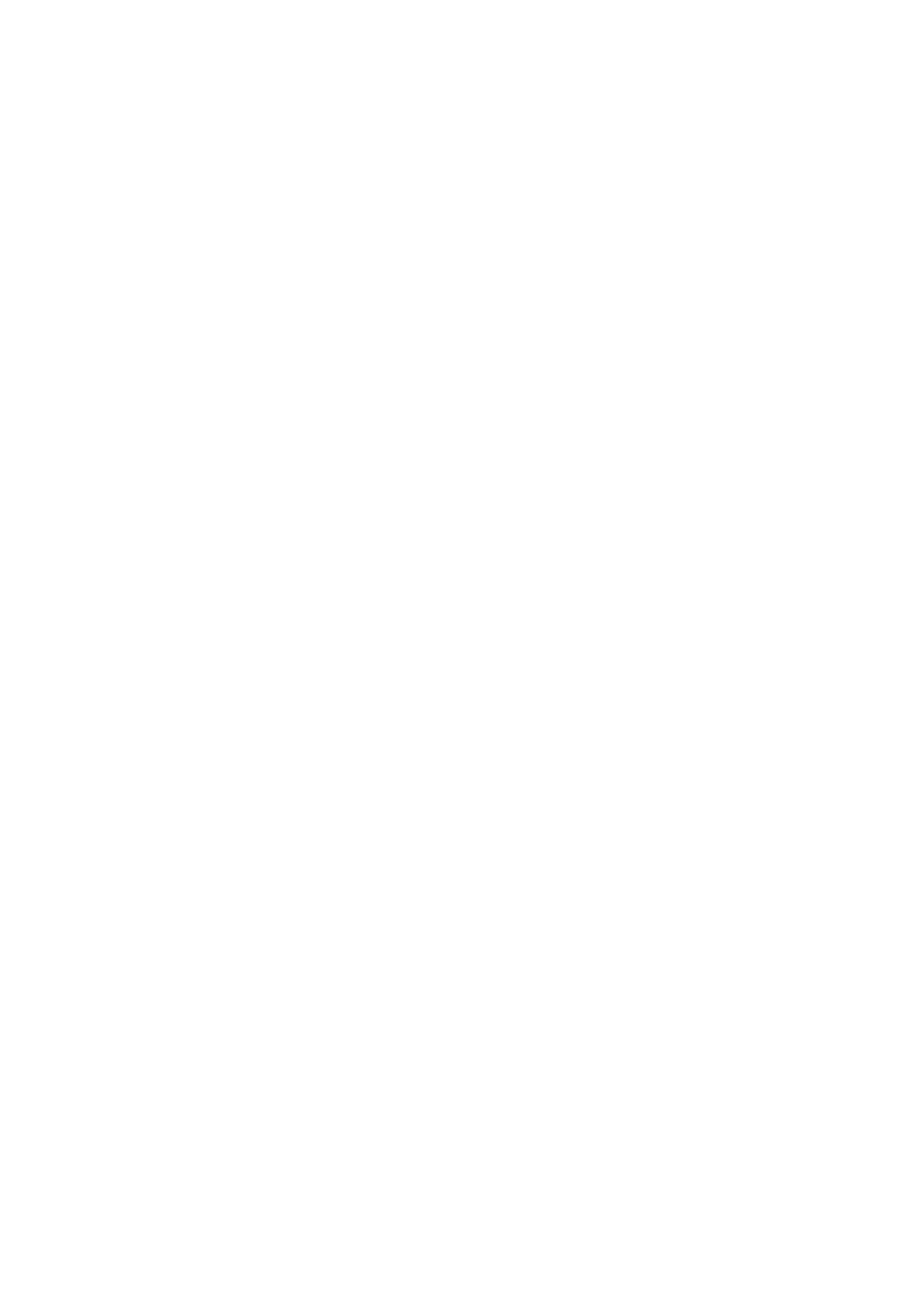## **PORO POINT MANAGEMENT CORPORATION**

|                          |                 |                                                                                                                              | Component                                                                                                                                                                        |        |                                 | <b>Proposed Target</b>        |                         |                                                                                                                                                                           |  |
|--------------------------|-----------------|------------------------------------------------------------------------------------------------------------------------------|----------------------------------------------------------------------------------------------------------------------------------------------------------------------------------|--------|---------------------------------|-------------------------------|-------------------------|---------------------------------------------------------------------------------------------------------------------------------------------------------------------------|--|
|                          |                 | <b>Strategic Objective</b><br>(SO)/ Strategic<br><b>Measure(SM)</b>                                                          | <b>Formula</b>                                                                                                                                                                   | Weight | Rating<br><b>System</b>         | <b>Annual</b>                 | 2 <sup>nd</sup> Quarter | <b>Actual</b>                                                                                                                                                             |  |
|                          |                 | SO 1 Increased economic activity within the Poro Point Freeport Zone                                                         |                                                                                                                                                                                  |        |                                 |                               |                         |                                                                                                                                                                           |  |
|                          | SM <sub>1</sub> | Number of New<br>Locators<br><b>Meeting Best</b><br>Use Criteria or<br><b>New</b><br>Developmental<br><b>Projects Signed</b> | Absolute<br>Number                                                                                                                                                               | 10%    | (Actual/Tar<br>get) x<br>weight | 6                             | $\overline{2}$          | - Ongoing coordination with<br>PNP-SAF for lease of area for<br>a hangar facility;<br>- Received inquiry from DITO<br>Telecom/Huawei for possible<br>area for a cell site |  |
| $\overline{\phantom{0}}$ | SM <sub>2</sub> | Actual<br>Investment in<br>the Freeport<br>Zone                                                                              | Absolute<br>Amount                                                                                                                                                               | 10%    | (Actual /<br>Target)x<br>Weight | Additional Php 120<br>Million | Php 60 Million          | Php 358.28 Million                                                                                                                                                        |  |
| Perspective              | SM <sub>3</sub> | Percent of<br>locators<br>complied with<br>employment<br>commitment<br>(includes<br>existing)                                | Actual<br>Number of<br>Locators<br>complied with<br>employment<br>commitment/<br><b>Total Number</b><br>of Locators<br>with<br>employment<br>commitment<br>$x$ 100 $x$<br>weight | 10%    | Actual/Targ<br>et x weight      | 100%                          | 100%                    | 100% of locators complied<br>with employment<br>commitment<br>(4 out of 4 locators complied)<br>with employment<br>commitment)                                            |  |
|                          | Sub-<br>total   |                                                                                                                              |                                                                                                                                                                                  | 30%    |                                 |                               |                         |                                                                                                                                                                           |  |
|                          |                 | SO 2 Increased Operating Profitability                                                                                       |                                                                                                                                                                                  |        |                                 |                               |                         |                                                                                                                                                                           |  |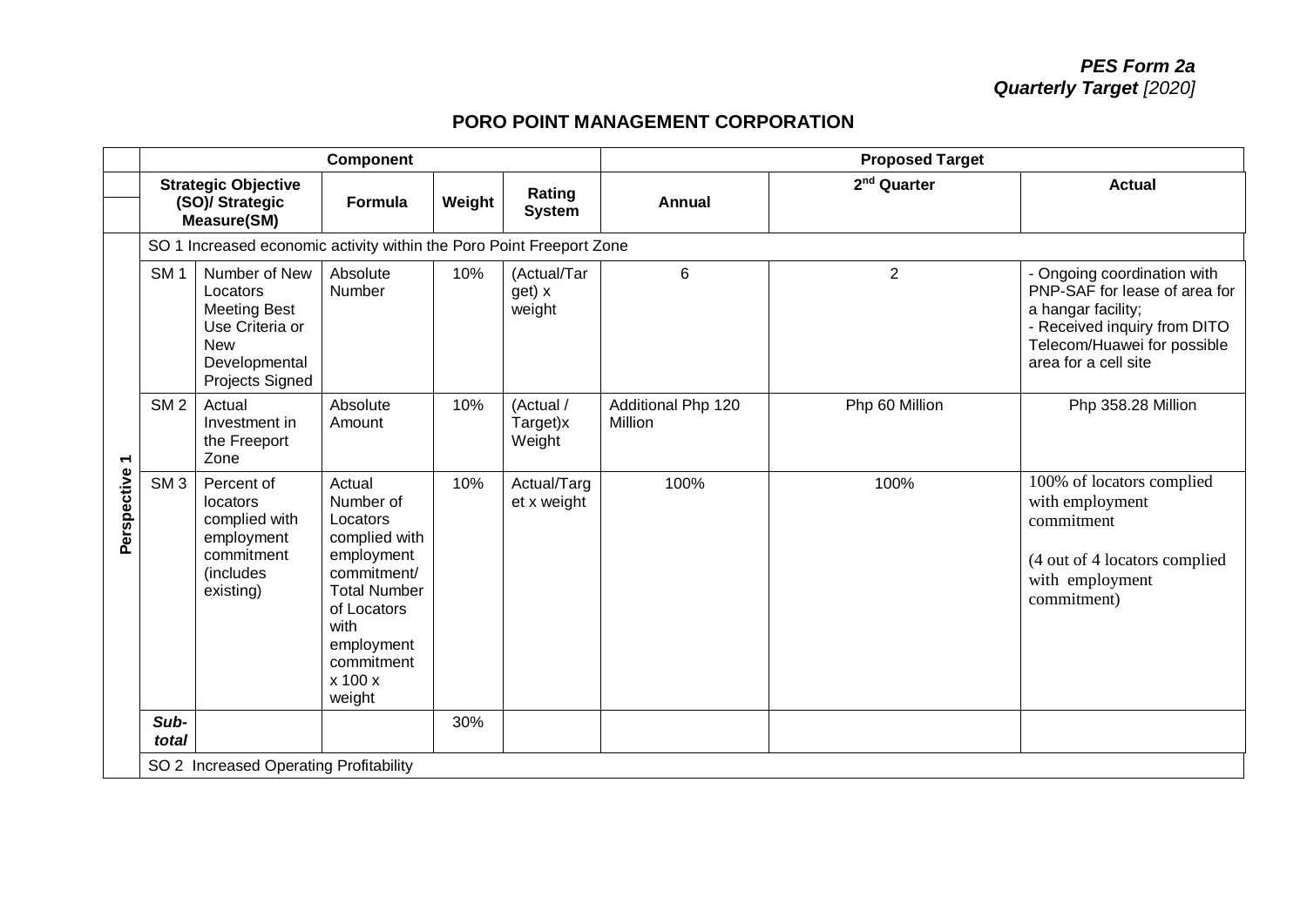|                                    |                                    |                                                                     | <b>Component</b>                                                                                                                                                                                          |        |                            |                    | <b>Proposed Target</b>  |                   |  |
|------------------------------------|------------------------------------|---------------------------------------------------------------------|-----------------------------------------------------------------------------------------------------------------------------------------------------------------------------------------------------------|--------|----------------------------|--------------------|-------------------------|-------------------|--|
|                                    |                                    | <b>Strategic Objective</b><br>(SO)/ Strategic<br><b>Measure(SM)</b> | Formula                                                                                                                                                                                                   | Weight | Rating<br><b>System</b>    | Annual             | 2 <sup>nd</sup> Quarter | <b>Actual</b>     |  |
|                                    | SM <sub>4</sub>                    | Actual Zone<br>Revenue                                              | Absolute<br>Number                                                                                                                                                                                        | 10%    | Actual/Targ<br>et x weight | Php 112.74 Miilion | Php 56.37 Million       | Php 35,452,076.25 |  |
|                                    | SM <sub>5</sub>                    | <b>Airport Fees</b><br>Collection<br>Effectiveness<br>Index (CEI)   | (Beg.<br>Receivables<br>+ Monthly<br><b>Credit Sales-</b><br><b>End Total</b><br>Receivables)/<br>(Beg.<br>Receivables+<br>Monthly<br><b>Credit Sales-</b><br><b>End Current</b><br>Receivables)<br>x 100 | 10%    | Actual/Targ<br>et x weight | 80%                | 80%                     | 12.62%            |  |
|                                    | Sub-<br>total                      |                                                                     |                                                                                                                                                                                                           | 20%    |                            |                    |                         |                   |  |
| $\boldsymbol{\sim}$<br>Perspective | SO 3 Improved Business Environment |                                                                     |                                                                                                                                                                                                           |        |                            |                    |                         |                   |  |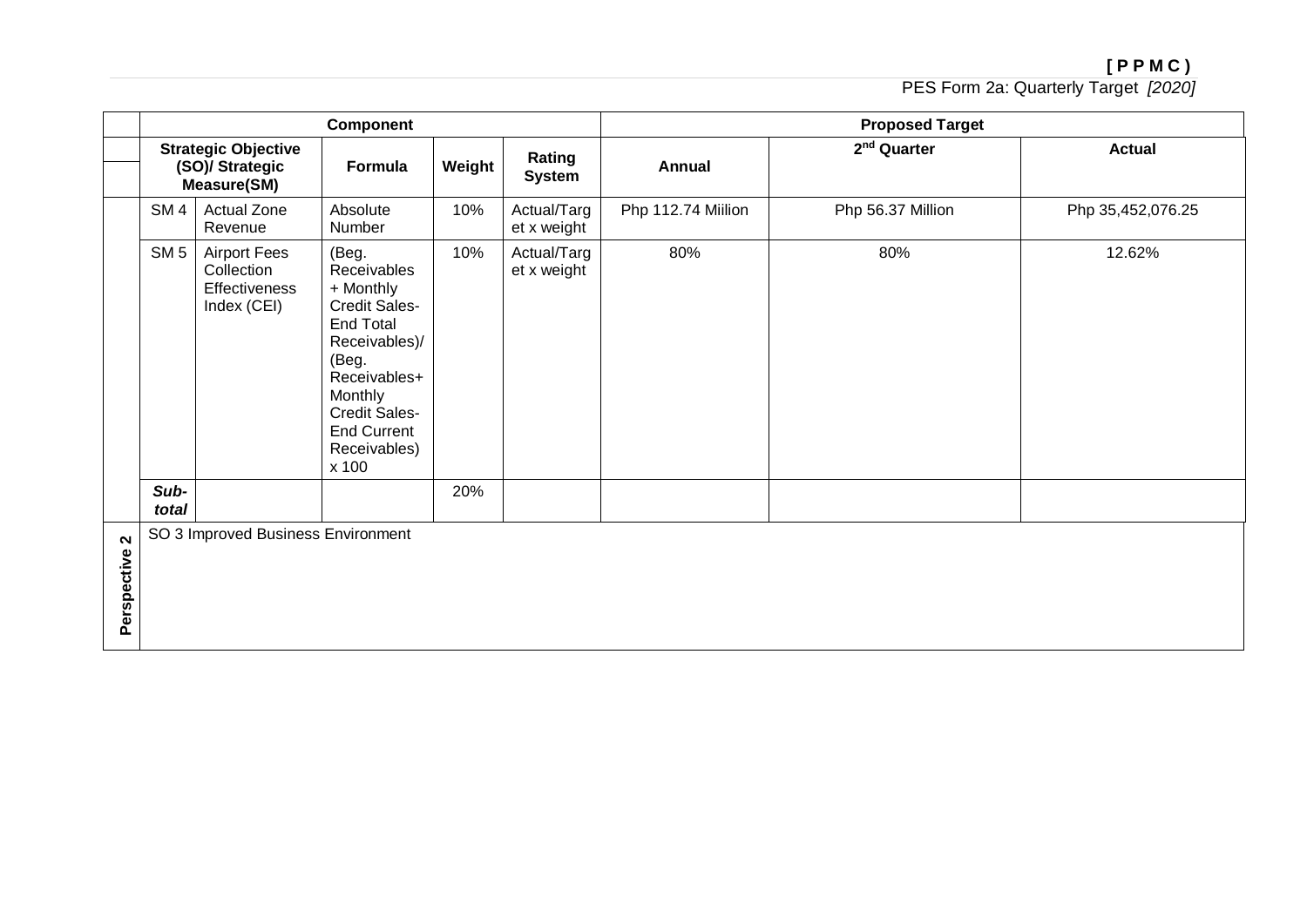|                 |                                                                       | <b>Component</b>                                                                                                                      |     |                             |                                                                                                                                                                                                                    | <b>Proposed Target</b>                                                                                                                                                                                                                                |                                                                                                                                                                                                                                                                                                                                                                                                                                                                                                                                                                                                                                                                                                   |
|-----------------|-----------------------------------------------------------------------|---------------------------------------------------------------------------------------------------------------------------------------|-----|-----------------------------|--------------------------------------------------------------------------------------------------------------------------------------------------------------------------------------------------------------------|-------------------------------------------------------------------------------------------------------------------------------------------------------------------------------------------------------------------------------------------------------|---------------------------------------------------------------------------------------------------------------------------------------------------------------------------------------------------------------------------------------------------------------------------------------------------------------------------------------------------------------------------------------------------------------------------------------------------------------------------------------------------------------------------------------------------------------------------------------------------------------------------------------------------------------------------------------------------|
|                 | <b>Strategic Objective</b><br>(SO)/ Strategic<br><b>Measure(SM)</b>   | Weight<br>Formula                                                                                                                     |     | Rating<br><b>System</b>     | <b>Annual</b>                                                                                                                                                                                                      | 2 <sup>nd</sup> Quarter                                                                                                                                                                                                                               | <b>Actual</b>                                                                                                                                                                                                                                                                                                                                                                                                                                                                                                                                                                                                                                                                                     |
| SM <sub>6</sub> | Implementation<br>of Infrastructure<br>and<br>Development<br>Projects | <b>Total Number</b><br>of Project<br>milestones/T<br>arget<br>Milestone                                                               | 10% | (Actual/Target) x<br>Weight | <b>Approved Projects:</b><br>• Construction<br>of San<br>Airport<br>Fernando<br>Slope<br>Runway<br>Protection - 10.5 M<br>Point Freeport<br>$\bullet$ Poro<br>Zone Water Connectivity<br>(Interim) Project- 19.5 M | Conduct of Public Bidding for the following<br>projects:<br>For San Fernando Airport Projects:<br>• Construction of San Fernando Airport<br>Runway Slope Protection - 10.5 M<br>• Poro Point Freeport Water Connectivity<br>(Interim) Project- 19.5 M | Conduct of Public Bidding for the Contract<br>for the Construction of Various 2020<br>CAPEX Infrastructure Projects within the<br>Poro Point Freeport Zone, City of San<br>Fernando, La Union, to wit: 1) Construction<br>of San Fernando Airport Runway Slope<br>Protection and 2) Poro Point Freeport Zone<br>Water Connectivity (Interim) Project<br>Already conducted the following:<br>First Public Bidding- Failure of First Public<br>Bidding (December 18, 2019)<br>Second Public Bidding- Failure of Second<br>Public Bidding (February 05, 2020)<br>Third Public Bidding- Ongoing, however it<br>was suspended due to the Enhanced<br>Community Quarantine brought about by<br>COVID-19 |
| SM <sub>7</sub> | Percentage of<br>Satisfied<br><b>Customers</b>                        | <b>Total Number</b><br>of<br>respondents<br>who gave a<br>rating of at<br>least<br>Satisfactory/T<br>otal number<br>of<br>respondents | 10% | Actual/Targ<br>et x weight  | 90% of Customers<br>who gave a rating of<br>at least Satisfied                                                                                                                                                     | Approval of TOR                                                                                                                                                                                                                                       | Ongoing Preparation of<br>Terms of Reference for<br>CY2020 Stakeholders<br><b>Satisfaction Survey</b>                                                                                                                                                                                                                                                                                                                                                                                                                                                                                                                                                                                             |
| Sub-<br>total   |                                                                       |                                                                                                                                       | 20% |                             |                                                                                                                                                                                                                    |                                                                                                                                                                                                                                                       |                                                                                                                                                                                                                                                                                                                                                                                                                                                                                                                                                                                                                                                                                                   |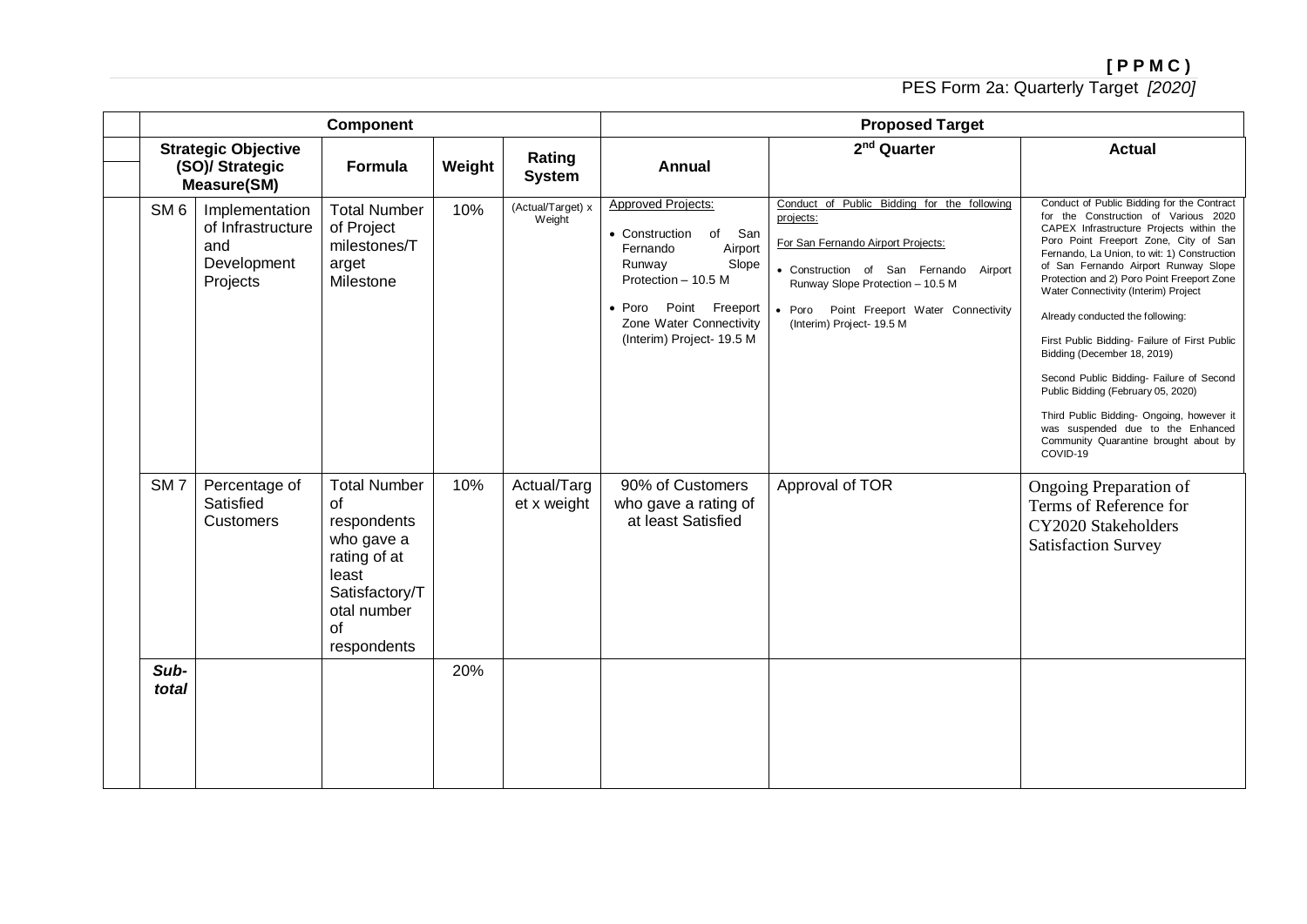|             |                 |                                                                               | Component                                                                              |        |                            | <b>Proposed Target</b> |                         |                |  |  |
|-------------|-----------------|-------------------------------------------------------------------------------|----------------------------------------------------------------------------------------|--------|----------------------------|------------------------|-------------------------|----------------|--|--|
|             |                 | <b>Strategic Objective</b><br>(SO)/ Strategic<br><b>Measure(SM)</b>           | Formula                                                                                | Weight | Rating<br><b>System</b>    | Annual                 | 2 <sup>nd</sup> Quarter | <b>Actual</b>  |  |  |
|             |                 | SO 4 Streamline Services Provided                                             |                                                                                        |        |                            |                        |                         |                |  |  |
|             | SM <sub>8</sub> | Percentage of<br>Requests Processed<br>within Applicable<br>Processing Time   | Request<br>processed<br>within the<br>applicable<br>time/Total<br>number of<br>request | 15%    | Actual/Targ<br>et x weight | 100%                   | 100%                    |                |  |  |
|             |                 | New Certificate of<br>Registration=2.5<br>working days                        |                                                                                        |        |                            |                        |                         | No application |  |  |
| S           |                 | Renewal of Certificate<br>of Registration=2.5<br>working days                 |                                                                                        |        |                            |                        |                         | No application |  |  |
| Perspective |                 | Renewal of Permit to<br>Operate=4 hours                                       |                                                                                        |        |                            |                        |                         | 2 applications |  |  |
|             |                 | <b>Issuance of Building</b><br>Permit=11 working<br>days                      |                                                                                        |        |                            |                        |                         | No application |  |  |
|             |                 | Issuance of<br>Occupancy Permit=<br>20 working days                           |                                                                                        |        |                            |                        |                         | No application |  |  |
|             |                 | Issuance of Permit to<br>Bring In Local<br>Articles= 1 working<br>day         |                                                                                        |        |                            |                        |                         | No application |  |  |
|             |                 | Issuance of Permit to<br>Bring In Imported<br>Articles = $1$ working<br>day   |                                                                                        |        |                            |                        |                         | 1 application  |  |  |
|             |                 | Issuance of Permit to<br><b>Bring Out Local</b><br>Articles= 1 working<br>day |                                                                                        |        |                            |                        |                         | No application |  |  |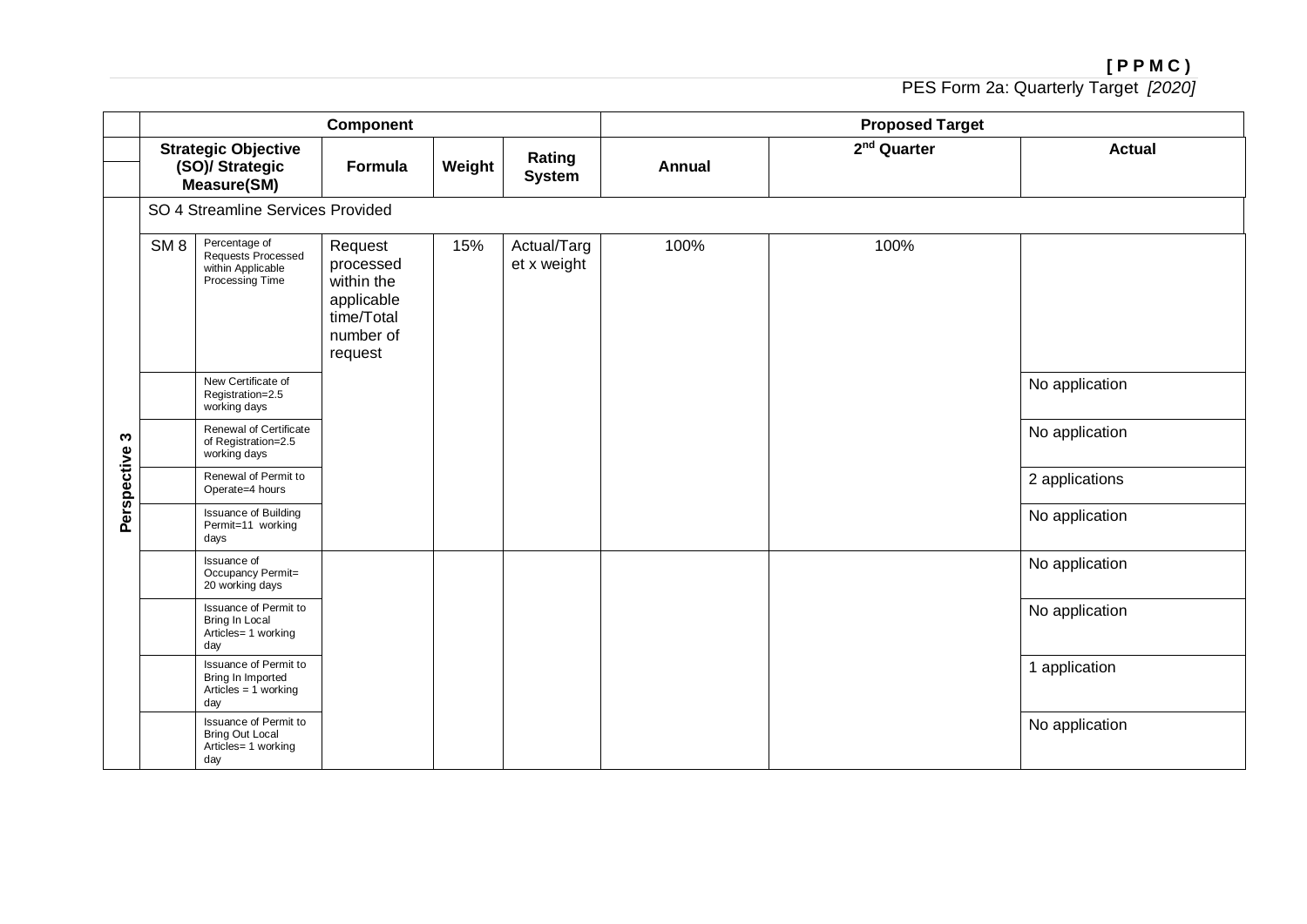|                                                                                  | Component |        |                         |               | <b>Proposed Target</b>  |                 |
|----------------------------------------------------------------------------------|-----------|--------|-------------------------|---------------|-------------------------|-----------------|
| <b>Strategic Objective</b><br>(SO)/ Strategic<br><b>Measure(SM)</b>              | Formula   | Weight | Rating<br><b>System</b> | <b>Annual</b> | 2 <sup>nd</sup> Quarter | <b>Actual</b>   |
| Issuance of Permit to<br><b>Bring Out Imported</b><br>Articles= 1 working<br>day |           |        |                         |               |                         | No application  |
| Issuance of Import<br>Permit= 1.5 working<br>days                                |           |        |                         |               |                         | 1 application   |
| issuance of Export<br>Clearance (New) $=$<br>1.5 working days                    |           |        |                         |               |                         | No application  |
| <b>Issuance of Gate</b><br>Pass= 1 working day                                   |           |        |                         |               |                         | No application  |
| Payment to<br>Supplier=7 working<br>days                                         |           |        |                         |               |                         | 39 applications |
| <b>Request for Airport</b><br>Time Extension=1<br>working day                    |           |        |                         |               |                         | 1 application   |
| Preparation and<br>Submission of<br>Contracts=7 working<br>days                  |           |        |                         |               |                         | 1 application   |
| Airside Vehicle<br>Clearance = $15 \text{ mins}$                                 |           |        |                         |               |                         | 18 applications |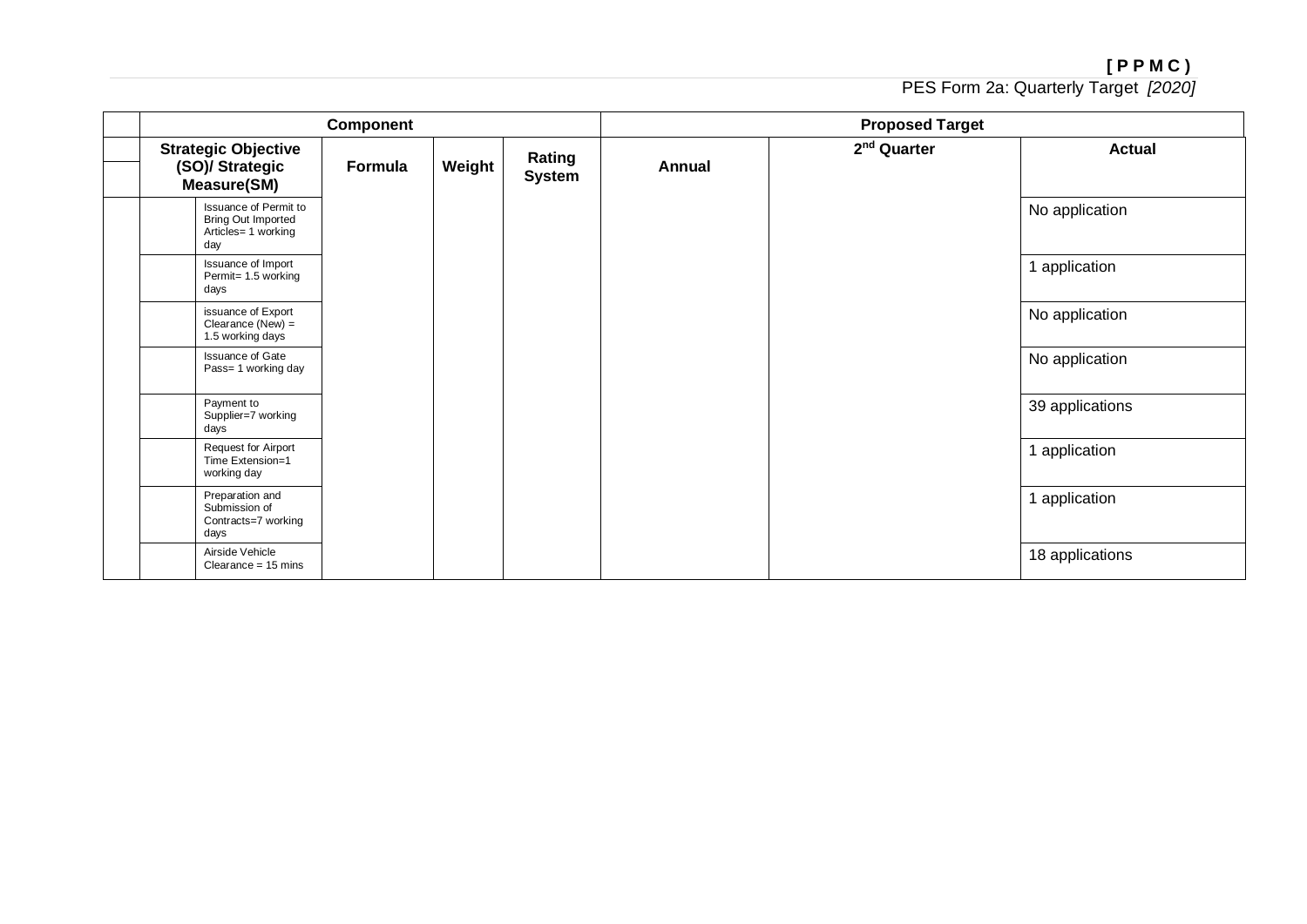|                  | Component                                                                       |                                                                                                            |                                                            |        |                         | <b>Proposed Target</b>      |                                                                                                                                         |                                                                                                                                                                                                                 |  |
|------------------|---------------------------------------------------------------------------------|------------------------------------------------------------------------------------------------------------|------------------------------------------------------------|--------|-------------------------|-----------------------------|-----------------------------------------------------------------------------------------------------------------------------------------|-----------------------------------------------------------------------------------------------------------------------------------------------------------------------------------------------------------------|--|
|                  | <b>Strategic Objective</b><br>(SO)/ Strategic<br><b>Measure(SM)</b>             |                                                                                                            | Formula                                                    | Weight | Rating<br><b>System</b> | <b>Annual</b>               | 2 <sup>nd</sup> Quarter                                                                                                                 | <b>Actual</b>                                                                                                                                                                                                   |  |
|                  | Sub-<br>total                                                                   |                                                                                                            |                                                            | 15%    |                         |                             |                                                                                                                                         |                                                                                                                                                                                                                 |  |
|                  | Institutionalize a Quality Management System (ISO 9001:2008)<br>SO <sub>5</sub> |                                                                                                            |                                                            |        |                         |                             |                                                                                                                                         |                                                                                                                                                                                                                 |  |
| 4<br>Perspective | SM <sub>9</sub>                                                                 | Attain ISO<br>Certification                                                                                | Actual<br>Accomplishm<br>ent                               | 5%     | All or<br>Nothing       | ISO 9001:2015<br>Certified  | Implemented QMS                                                                                                                         | <b>Implemented Quality</b><br>$\bullet$<br><b>Management System</b><br>Monitored the<br>$\bullet$<br>Accomplishment of<br><b>Quality Objectives</b><br>Preparation for the conduct<br>of Internal Quality Audit |  |
|                  | SM<br>10 <sup>°</sup>                                                           | Establishment<br>of<br>Environmental<br>Management<br>System<br>Certifiable to<br><b>ISO</b><br>14001:2015 | Number of<br>project<br>milestones/ta<br>rget<br>milestone | 0%     | All or<br>Nothing       | ISO 14001:2015<br>Certified | Documentation and Assessment<br>of Aspect identified (design of<br>controls and procedures,<br>communication, operations<br>management) | Ongoing coordination<br>$\blacksquare$<br>with the Consultants<br>The coordination was<br>$\blacksquare$<br>stop due to<br>Community<br>Quarantine                                                              |  |